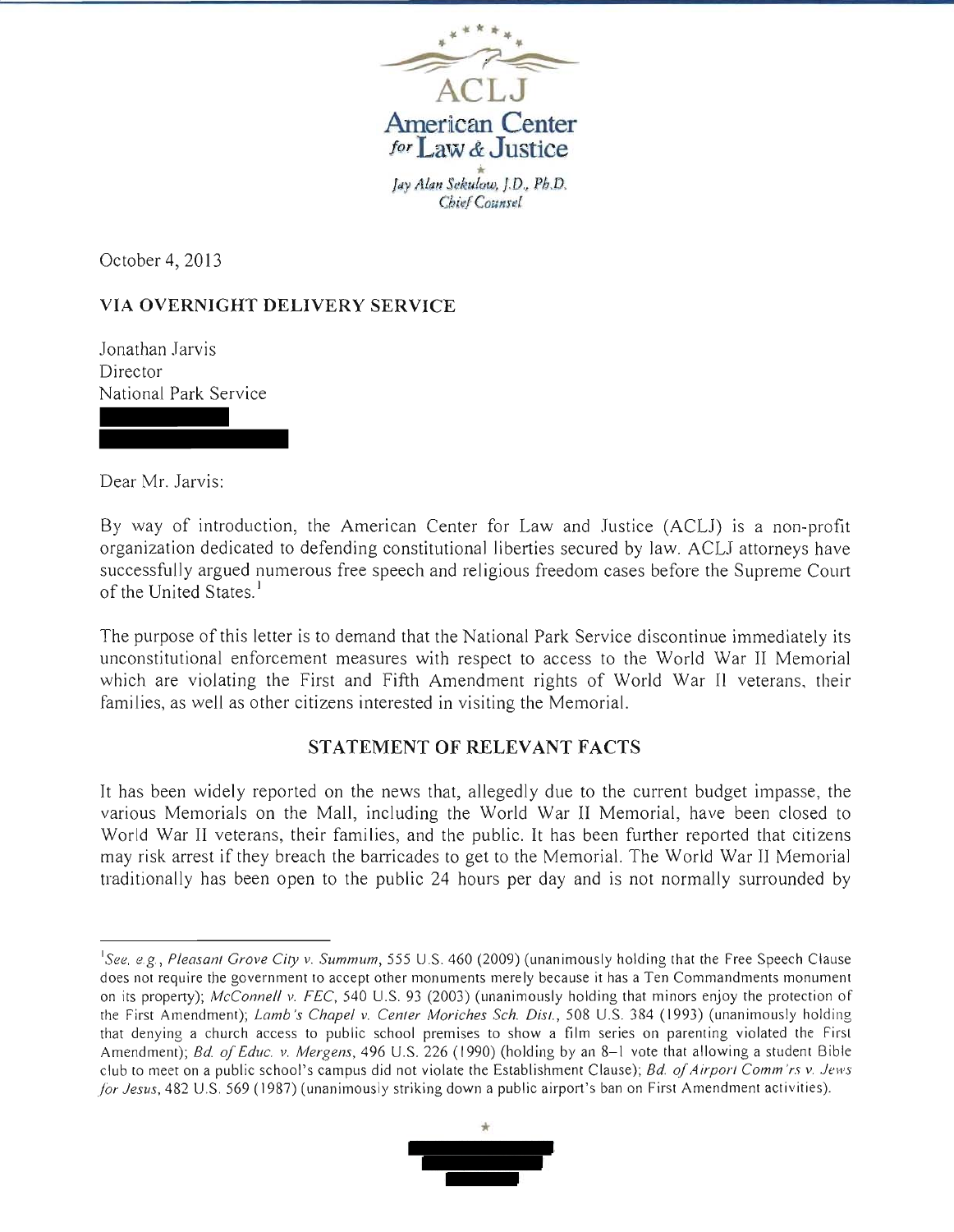fences or banicades. As such, **in** order to keep the public and veterans out, barricades had to be specially procured and money spent to erect and guard the barricades around the Memorial.

On October 3, 2013, at around 12:10 p.m. EDT, dozens of World War II veterans, Iraq War veterans, and members of the general public were denied entry into the Memorial in violation of their First Amendment rights to free speech, assembly, and association. News media also report that some individuals and groups, such as Honor Flight groups, have recently been given permission to enter the Memorial, while most other individuals and groups have been denied entry.

When queried about public access to the World War II Memorial, Ms. Carol Johnson, a National Park Service (NPS) agent, initially indicated that individuals could visit the Memorial because they did not need a permit, which is required for a group of more than twenty-five people. However, when one individual entered the Memorial in reliance on Ms. Johnson's statement, two other NPS agents stopped him and immediately escorted him out. NPS personnel at the Memorial had conflicting understandings about what was and was not permitted. While one of the two agents said that the single individual had the First Amendment right to visit the Memorial, the other agent said he did not. In addition to the NPS agents, there were at least two federal police agents present who also prohibited the public from entering the Memorial.

#### **STATEMENT OF RELEVANT LAW**

# **1. FIRST AMENDMENT**

The First Amendment to the United States Constitution prohibits the government from, inter alia, abridging the freedom of speech or the right of the people to peaceably assemble. The National Mall and the World War II Memorial are public fora.<sup>2</sup> They are therefore subject to the Supreme Court's First Amendment jurisprudence concerning access to public fora.

In *Hague v. C.I.O.*, 307 U.S. 496 (1939), the Supreme Court recognized that streets, sidewalks, and parks represent quintessential public fora, and that the right of assembly in such places belongs to the people:

Wherever the title of streets and parks may rest, they have *immemorially been held in trust for the use of the public and, time out of mind, have been used for purposes of assembly, communicating thoughts between citizens, and discussing public questions.* Such use of the streets and public places has, from ancient times, been a part of the privileges, immunities, rights, and liberties of citizens. The

<sup>&</sup>lt;sup>2</sup>In *Henderson v. Lujan*, 964 F.2d 1179 (D.C. Cir. 1992), the court held that the sidewalks adjacent to the Viet Nam Memorial were a public forum. The court focused on the fact that (1) the sidewalks were physically indistinguishable from ordinary sidewalks "used for the full gamut of urban walking"; (2) the sidewalks "are used by thousands of pedestrians every year, including not only the Memorial visitors, but also people going to other places"; and (3) the record did not indicate the sidewalks at issue had a specialized use.  $Id$  at 1182. The World War II Memorial is configured similar to the Viet Nam memorial in the sense that the Memorial is viewed primarily from public sidewalks. The NPS is denying access to those public sidewalks surrounding the Memorial.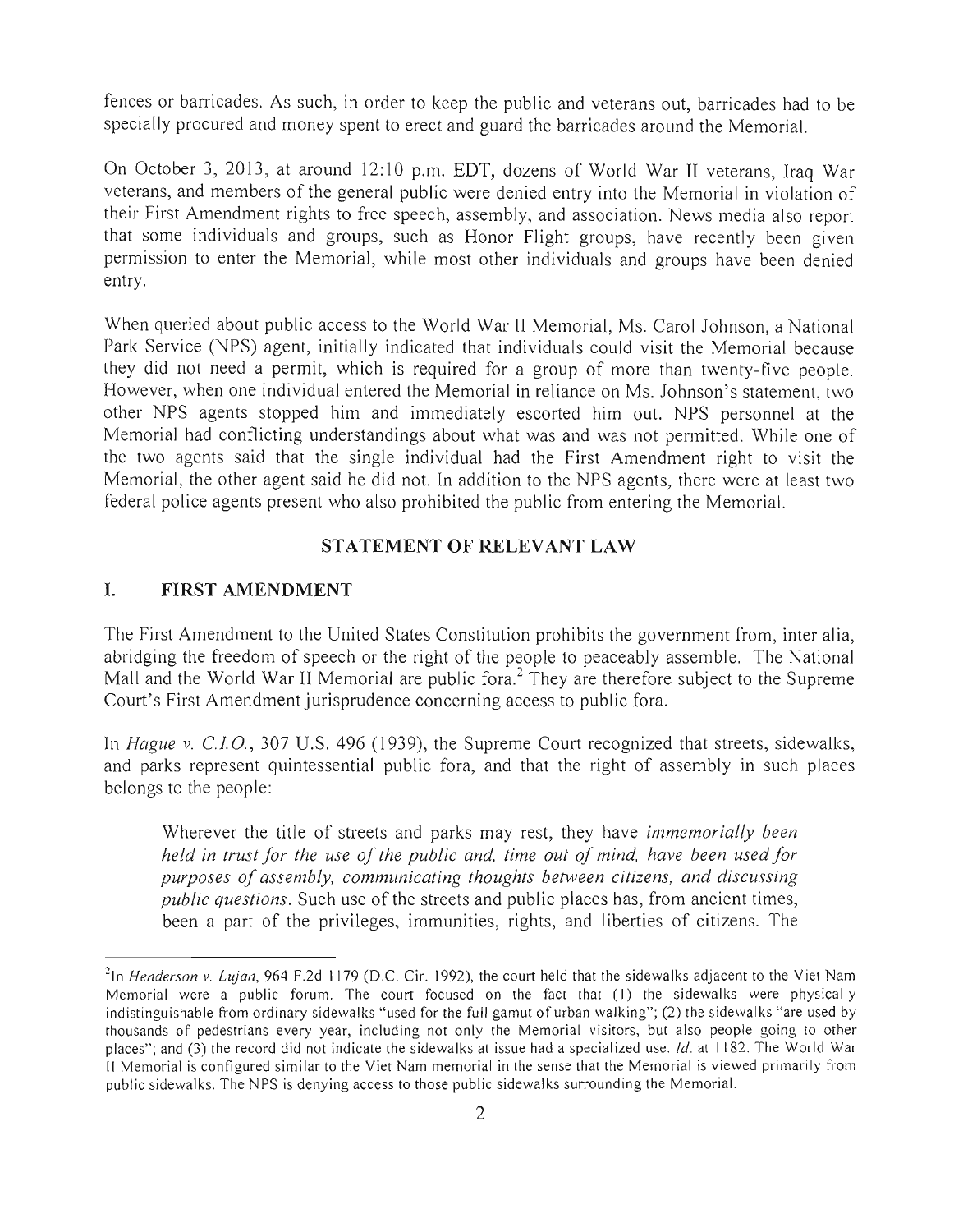privilege of a citizen of the United States to use the streets and parks for communication of views on national questions may be regulated in the interest of all; ... *but it must not, in the guise of regulation, be abridged or denied.* 

*Id.* at 515-16 (plurality opinion) (emphasis added).

# A. *Any Restrictions on the Right to Peaceably Assemble and Speak In a Traditional Public Forum Must Be Reasonable as To Time, Place, and Manner.*

A government may only restrict First Amendment rights in a traditional public forum if the restriction is reasonable as to the time, place, and manner of the speech. A three-part test governs this inquiry:

[E]ven in a public forum the government may impose reasonable restrictions on the time, place, or manner of protected speech, provided [1] that the restrictions "are justified without reference to the content of the regulated speech, [2] that they are narrowly tailored to serve a significant governmental interest, and [3] that they leave open ample alternative channels for communication of the information."

*Ward v. Rock Against Racism,* 491 U.S. 781, 791 (1989) (citation omitted). For example, a city may enforce a rule against obstructing passage on a public sidewalk or against excessive noise. The Supreme Court has said that the right to engage in expressive activities in public places is not an absolute right and that it "must be exercised in ... peace and good order." *Hague, 307*  U.S. at 516. The rights to freedom of speech and assembly are "delicate and vulnerable, as well as supremely precious ... and [b]ecause First Amendment freedoms need breathing space to survive, government may regulate in the area only with narrow specificity." *NAACP v. Button,*  371 U.S.415,433 (1963).

To determine whether a regulation is "narrowly tailored to serve a significant governmental interest," courts examine the restrictions in light of the governmental interests that justify them. An ordinance is narrowly tailored *only* if it "target[ed] and eliminate[d] no more than the exact source of the 'evil' it [sought] to remedy." *Frisby v. Schultz,* 487 U.S. 474, 485 (1988) (emphasis added). In other words, regulations must further a "substantial government interest that would be achieved less effectively absent the regulation," but they cannot "burden substantially more speech than is necessary to further the government's legitimate interest." *Ward,* 491 U.S. at 799.

In the current matter, the NPS's ban on all First Amendment activity at the World War II Memorial, except by those visiting with Honor Flight groups, is not a reasonable time, place, or manner regulation but rather an outright prohibition of First Amendment rights to a significant portion of the population which serves no legitimate government interest. There is no credible argument that the NPS ban furthers the government's interest in saving money during the shutdown because it cost more money to erect the barricades to isolate the Memorial from its surroundings and pay the wages of NPS guards not previously needed than it would have cost to allow the free access to the Memorial that obtains at all other times.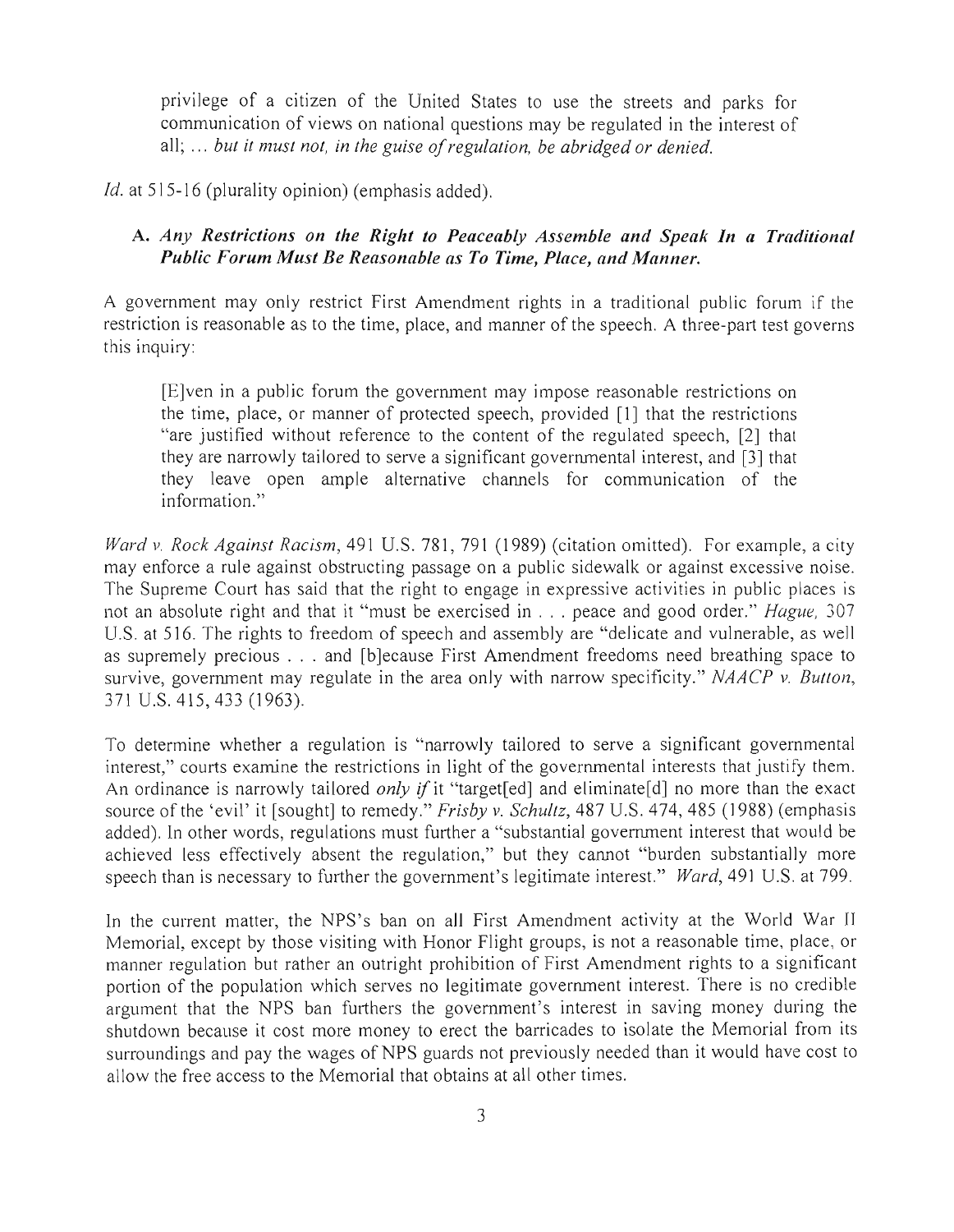Even if the ban served any valid government interest, it is not narrowly tailored. Allowing some citizens access, but not others, is arbitrary and treads on much more First Amendment activity than is necessary to achieve any legitimate government interest in saving money.

### B. *NPS's Arbitrary And Discriminatory Selectivity About Who Can Visit The World War II Memorial Constitutes A Prior Restraint on First Amendment Rights.*

The Constitution demands reasonably certain standards as to who can exercise First Amendment liberties in a public forum. Vague or nonexistent standards constitute a prior restraint on those freedoms. A prior restraint on expression or speech occurs when the "government can deny access to a forum for expression before the expression occurs." *Southeastern Promotions Ltd. v. Conrad,* 420 U.S. 546, 553 (1975); *United States v. Frandsen,* 212 F.3d 1231, 1237 (11th Cir. 2000) (National Park Service regulation requiring a permit prior to a protest was an unconstitutional restraint because it vested unbridled discretion in an NPS official). A government regulation that allows arbitrary application—like the one currently being applied to the World War II Memorial, as indicated by the contradictory advice given by the NPS agents about access-is "inherently inconsistent with a valid time, place, and manner regulation because such discretion has the potential for becoming a means of suppressing a particular point of view." *Forsyth County* v. *Nationalist Movement,* 505 U.S. 123, 130-31 (1992). Further, "prior restraints on speech and publication are the most serious and the least tolerable infringement on First Amendment rights." *Neb. Press Ass 'n* v. *Stuart,* 427 U.S. 539, 570 (1976).

The standards by which access to a public forum is granted must be "reasonably specific and objective" and not left to the "whim of the administrator." *Thomas* v. *Chi. Park Dist.,* 534 U.S. 316, 324 (2002). Giving administrators such broad discretion to grant or deny permission based on their own formulations of fact and opinions jeopardizes First Amendment freedoms, creating a risk of censorship and an "abridgment of our precious First Amendment freedoms too great to be permitted." *Nationalist Movement,* 505 U.S. at 131 (internal quotations omitted). In order to curtail the risk of prior restraint in granting or denying permission for use, there must be "narrow, objective, and definite standards to guide the licensing authority." *Id.* at 133. There are no such standards in this instance.

#### II. DUE PROCESS CLAUSE - VAGUENESS

,'It is established that a law fails to meet the requirements of the Due Process Clause if it is so vague and standardless that it leaves the public uncertain as to the conduct it prohibits." *Chicago v. Morales,* 527 U.S. 41, 56 (1999); *Armstrong v.* D. C. *Pub. Library,* 154 F. Supp. 2d 67 (D.D.C. 2001) (vague standards about who can access Public Library violate the Due Process Clause). "A statute can be impermissibly vague for either of two independent reasons. First, if it fails to provide people of ordinary intelligence a reasonable opportunity to understand what conduct it prohibits. Second, if it authorizes or even encourages arbitrary and discriminatory enforcement." *Hill v. Colorado,* 530 U.S. 703, 732 (2000). A rule may be impermissibly vague if it "requires a person to conform his conduct to an imprecise but comprehensible normative standard," but also if"no standard of conduct is specified at all." *Coates* v. *Cincinnati,* 402 U.S. 611, 614 (1971).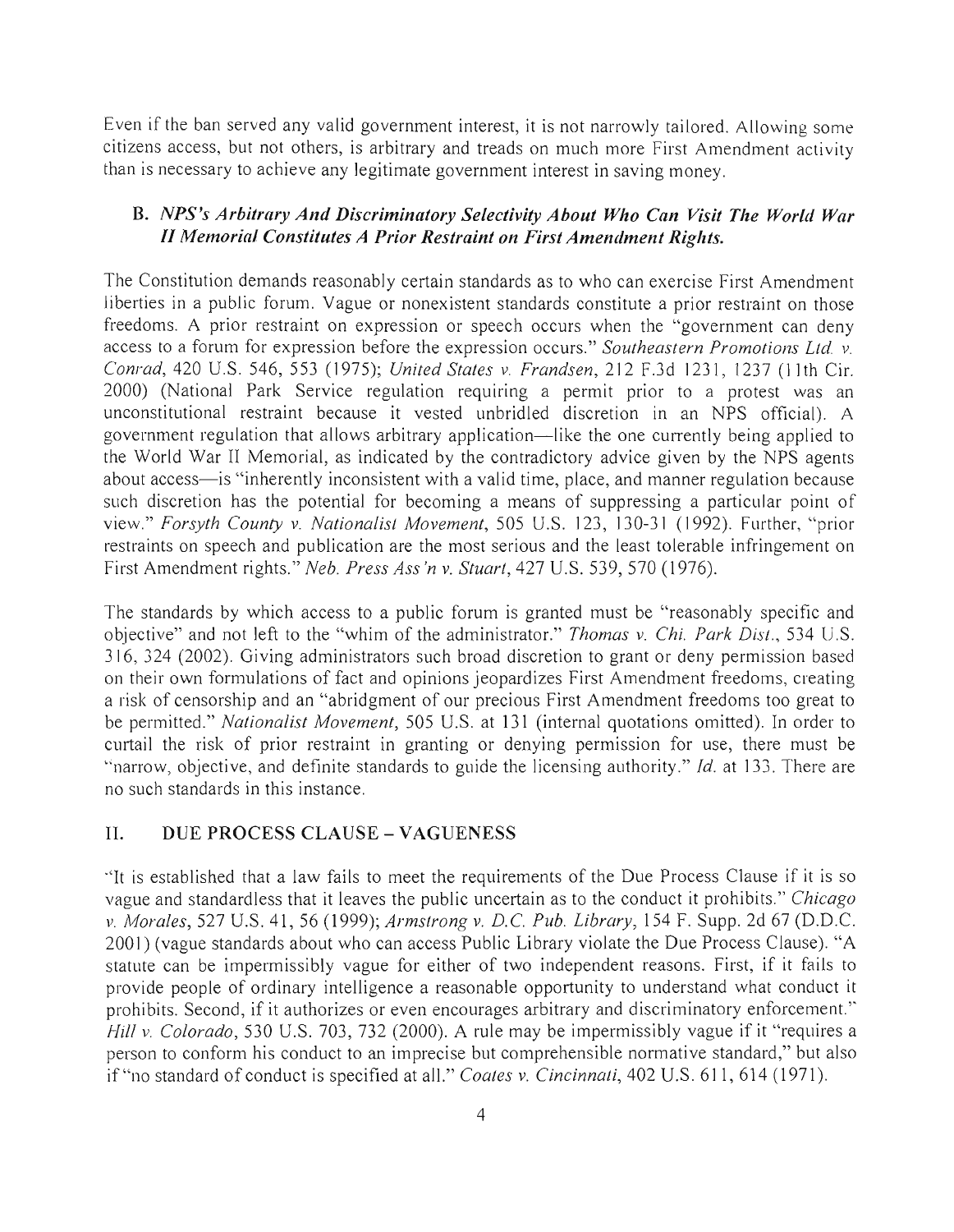It is a basic principle of due process that an enactment is void for vagueness if its prohibitions are not clearly defined. Vague laws offend several important values. First, because we assume that man is free to steer between lawful and unlawful conduct, we insist that laws give the person of ordinary intelligence a reasonable opportunity to know what is prohibited, so that he may act accordingly. Vague laws may trap the innocent by not providing fair warning. Second, if arbitrary and discriminatory enforcement is to be prevented, laws must provide explicit standards for those who apply them. A vague law impermissibly delegates basic policy matters to policemen, judges, and juries for resolution on an ad hoc and subjective basis, with the attendant dangers of arbitrary and discriminatory application. Third, but related, where a vague statute "abut[s] upon sensitive areas of basic First Amendment freedoms," it "operates to inhibit the exercise of [those] freedoms." Uncertain meanings inevitably lead citizens to '''steer far wider of the unlawful zone' ... than if the boundaries of the forbidden areas were clearly marked."

*Grayned v. City of Rockford,* 408 U.S. 104, 108-09 (1972). The NPS's selective denial of access to the World War II Memorial due to the application of unspecified or non-existent criteria violates the constitutional command that rules be sufficiently clear and capable of uniform application.

# **III. EQUAL PROTECTION - ARBITRARY CLASSIFICATION**

Discriminatory access to public fora based on arbitrary or vague criteria also violates the Equal Protection Clause. *Engquist* v. *Oregon Dept. ofAgriculture,* 553 U.S. 591,598 (2008) (citing the "traditional view of the core concern of the Equal Protection Clause as a shield against arbitrary classifications").<sup>3</sup> When those who appear similarly situated are nevertheless treated differently, the Equal Protection Clause requires at least a rational reason for the difference, to ensure that all persons subject to legislation or regulation are indeed being "treated alike, under like circumstances and conditions." *ld.* at 603. "Thus, when it appears that an individual is being singled out by the government, the specter of arbitrary classification is fairly raised, and the Equal Protection Clause requires a rational basis for the difference in treatment." *ld.* at 602; *see also Willowbrook* v. *Olech,* 528 U.S. 562, 564 (2000). Here, the NPS lacks a rational reason for denying access to the Memorial to some Americans, including some veterans, but not others.

# **IV. CONCLUSION**

The NPS' discriminatory access policy to the World War II Memorial, which is normally open at all times to all members of the public, is a clear violation of the First Amendment. Whatever the terms of the current NPS policy dealing with access to the World War II Memorial during the

 ${}^{3}$ The federal government's conduct is subject to equal protection principles via the equal protection component of the Due Process Clause of the Fifth Amendment. *United States Dep't of Agric. v. Moreno*, 413 U.S. 528, 532-33 & n.5 (1973).